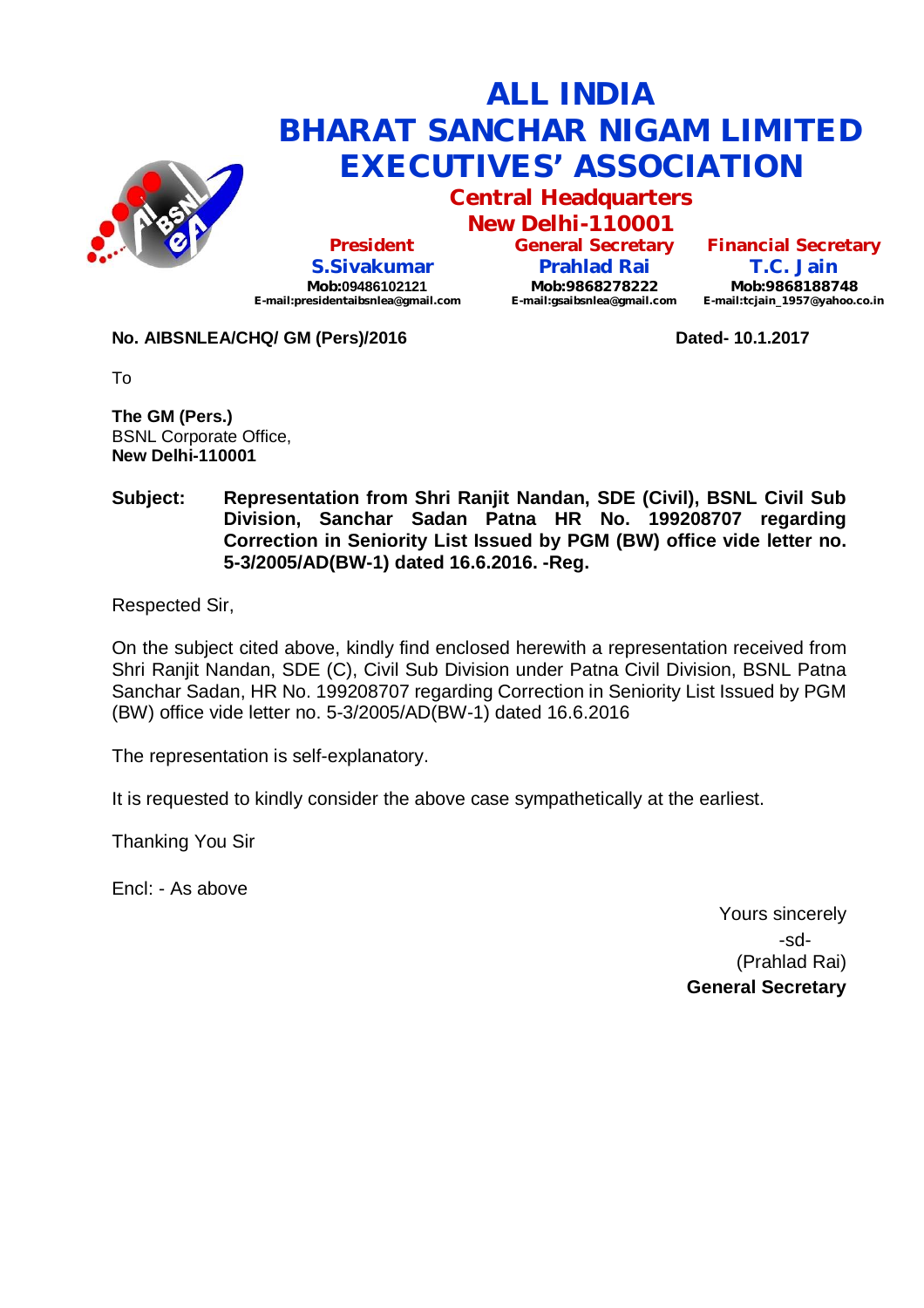

**Central Headquarters**

**New Delhi-110001 President S.Sivakumar Mob:09486102121 [E-mail:presidentaibsnlea@gmail.com](mailto:E-mail:presidentaibsnlea@gmail.com)**

**General Secretary Prahlad Rai Mob:9868278222 [E-mail:gsaibsnlea@gmail.com](mailto:E-mail:gsaibsnlea@gmail.com)**

**Financial Secretary T.C. Jain Mob:9868188748 [E-mail:tcjain\\_1957@yahoo.co.in](mailto:E-mail:tcjain_1957@yahoo.co.in)**

## **No. AIBSNLEA/CHQ/ GM (Pers.)/2016 Dated-10.1.2017**

To

**The GM (Pers.),** BSNL Corporate Office, **New Delhi-110001** 

## **Subject: Requested for transfer / posting/retention in the Cadre of SDE -Reg.**

#### **Respected Sir,**

Kindly find enclosed herewith following request applications for transfer / posting / cancellation / retention in the Cadre of SDE-Reg.

| S. | Name of the Officer                                     | <b>Present</b>                               | <b>Requested</b>  | <b>Remarks</b>                                                                                                                                                                                    |
|----|---------------------------------------------------------|----------------------------------------------|-------------------|---------------------------------------------------------------------------------------------------------------------------------------------------------------------------------------------------|
| No |                                                         | <b>Circle</b>                                | for               |                                                                                                                                                                                                   |
| 01 | Shri K. Syama<br>Sundara Rao, SDE                       | Andhra<br>Pradesh but                        | Andhra<br>Pradesh | The officer has requested for his<br>retention in Andhra Pradesh Circle up                                                                                                                        |
|    | HR No. 198303824                                        | under transfer                               |                   | to 31.10.2017 due to his compelling                                                                                                                                                               |
|    |                                                         | to CTD                                       |                   | family circumstances.                                                                                                                                                                             |
| 02 | Shri Shakeel Ahmed,<br>SDE (DE-L/A)<br>HR No. 199409842 | Rajasthan                                    | <b>BSNL CO</b>    | The officer has requested for his<br>transfer to BSNL CO at OWN COST<br>compelling<br>family<br>his<br>due<br>to<br>circumstances.                                                                |
| 03 | Shri D.K. Bhan, SDE<br>HR No. 198009126                 | Inspection<br>Circle Jammu                   | <b>BSNL CO</b>    | The officer is suffering from "Cancer"<br>taking regular follow-up<br>and<br>is<br>treatment in Medanta Gurgaon. He has<br>requested for his transfer to BSNL CO.<br>He is also retiring in 2017. |
| 04 | Shri Ram Kumar<br>Sharma, SDE<br>HR No. 198111572       | Haryana                                      | <b>BSNL CO</b>    | The officer has requested for his<br>transfer to BSNL CO due to the long<br>stay in HRT.                                                                                                          |
| 05 | Shri Ram Sahai,<br>AGM<br>HR No. 1985045411             | CO BSNL under<br>transfer to CGM<br>(NFS) ND | <b>BSNLCO</b>     | The officer has requested to retain in<br>BSNL CO as he is interested to work in<br>Corporate Office.                                                                                             |

It is requested to kindly consider the above cases sympathetically at the earliest.

Thanking You Sir

Encl: - As above Yours sincerely

-sd- (Prahlad Rai) **General Secretary**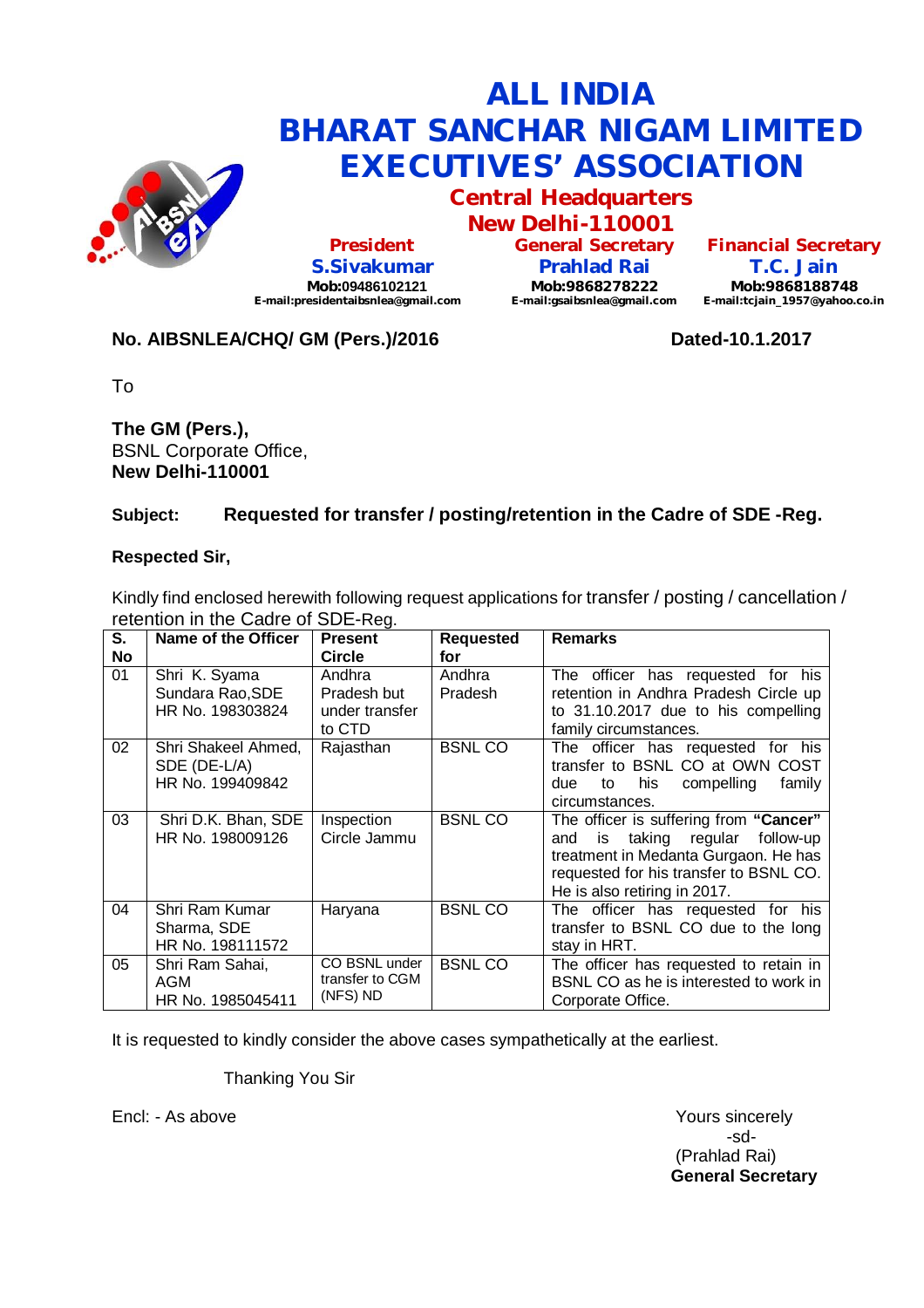

**Central Headquarters**

**New Delhi-110001 President S.Sivakumar Mob:09486102121 [E-mail:presidentaibsnlea@gmail.com](mailto:E-mail:presidentaibsnlea@gmail.com)**

**General Secretary Prahlad Rai Mob:9868278222 [E-mail:gsaibsnlea@gmail.com](mailto:E-mail:gsaibsnlea@gmail.com)**

**Financial Secretary T.C. Jain Mob:9868188748 [E-mail:tcjain\\_1957@yahoo.co.in](mailto:E-mail:tcjain_1957@yahoo.co.in)**

## **No. AIBSNLEA/CHQ/ GM (Pers.)/2016 Dated-10.1.2017**

To

**The GM (Pers.),** BSNL Corporate Office, **New Delhi-110001** 

### **Subject: Requested for transfer / posting/ cancellation/ retention in the Cadre of AGM/DE -Reg.**

#### **Respected Sir,**

Kindly find enclosed herewith following request applications for transfer / posting / cancellation / retention in the Cadre of AGM/DE-Reg.

| S.<br>No | Name of the Officer                   | <b>Present</b><br>Circle | Requested<br>for | <b>Remarks</b>                    |
|----------|---------------------------------------|--------------------------|------------------|-----------------------------------|
| 01       | Shri A.K. Tiwari, AGM   Rajasthan but |                          | Raiasthan        | The officer has requested for his |
|          | HR NO. 198406765                      | under transfer           |                  | retention in Rajasthan due to his |
|          |                                       | to J & K Circle          |                  | compelling family Circumstances.  |

It is requested to kindly consider the above case sympathetically at the earliest.

Thanking You Sir

Encl: - As above

Yours sincerely -sd- (Prahlad Rai) **General Secretary**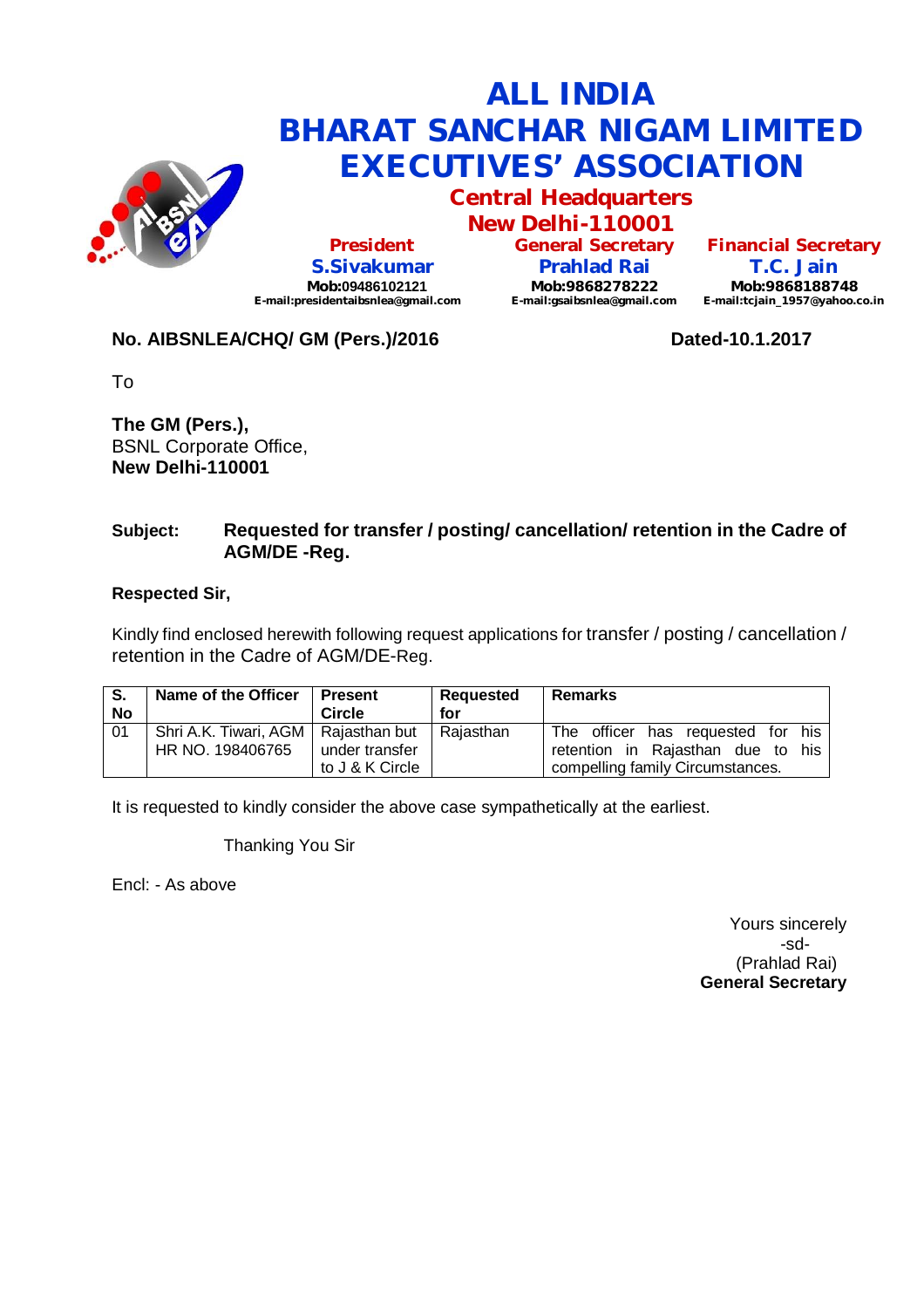

**Central Headquarters**

**New Delhi-110001 President S.Sivakumar Mob:09486102121 [E-mail:presidentaibsnlea@gmail.com](mailto:E-mail:presidentaibsnlea@gmail.com)**

**General Secretary Prahlad Rai Mob:9868278222 [E-mail:gsaibsnlea@gmail.com](mailto:E-mail:gsaibsnlea@gmail.com)**

**Financial Secretary T.C. Jain Mob:9868188748 [E-mail:tcjain\\_1957@yahoo.co.in](mailto:E-mail:tcjain_1957@yahoo.co.in)**

# **No. AIBSNLEA/CHQ/ GM (Pers.)/2016 Dated-10.1.2017**

To

**The GM (Pers.),** BSNL Corporate Office, **New Delhi-110001** 

## **Subject: Requested for transfer / posting/ cancellation/ retention in the Cadre of DGM (TF) -Reg.**

### **Respected Sir,**

Kindly find enclosed herewith following request applications for transfer / posting / cancellation / retention in the Cadre of DGM (TF) -Reg.

| S.<br>No | Name of the Officer                                                  | <b>Present</b><br><b>Circle</b> | Requested<br>for | <b>Remarks</b>                                                                                                                                                      |
|----------|----------------------------------------------------------------------|---------------------------------|------------------|---------------------------------------------------------------------------------------------------------------------------------------------------------------------|
| 01       | Shri Rajmani Mishra,   TF Jabalpur<br><b>DGM</b><br>HR NO. 198200006 |                                 | TF Mumbai        | The officer has requested for his<br>transfer to TF Mumbai due to his<br>compelling family Circumstances. The<br>officer is having less than 2 years of<br>service. |

It is requested to kindly consider the above case sympathetically at the earliest.

Thanking You Sir

Encl: - As above

Yours sincerely -sd- (Prahlad Rai) **General Secretary**